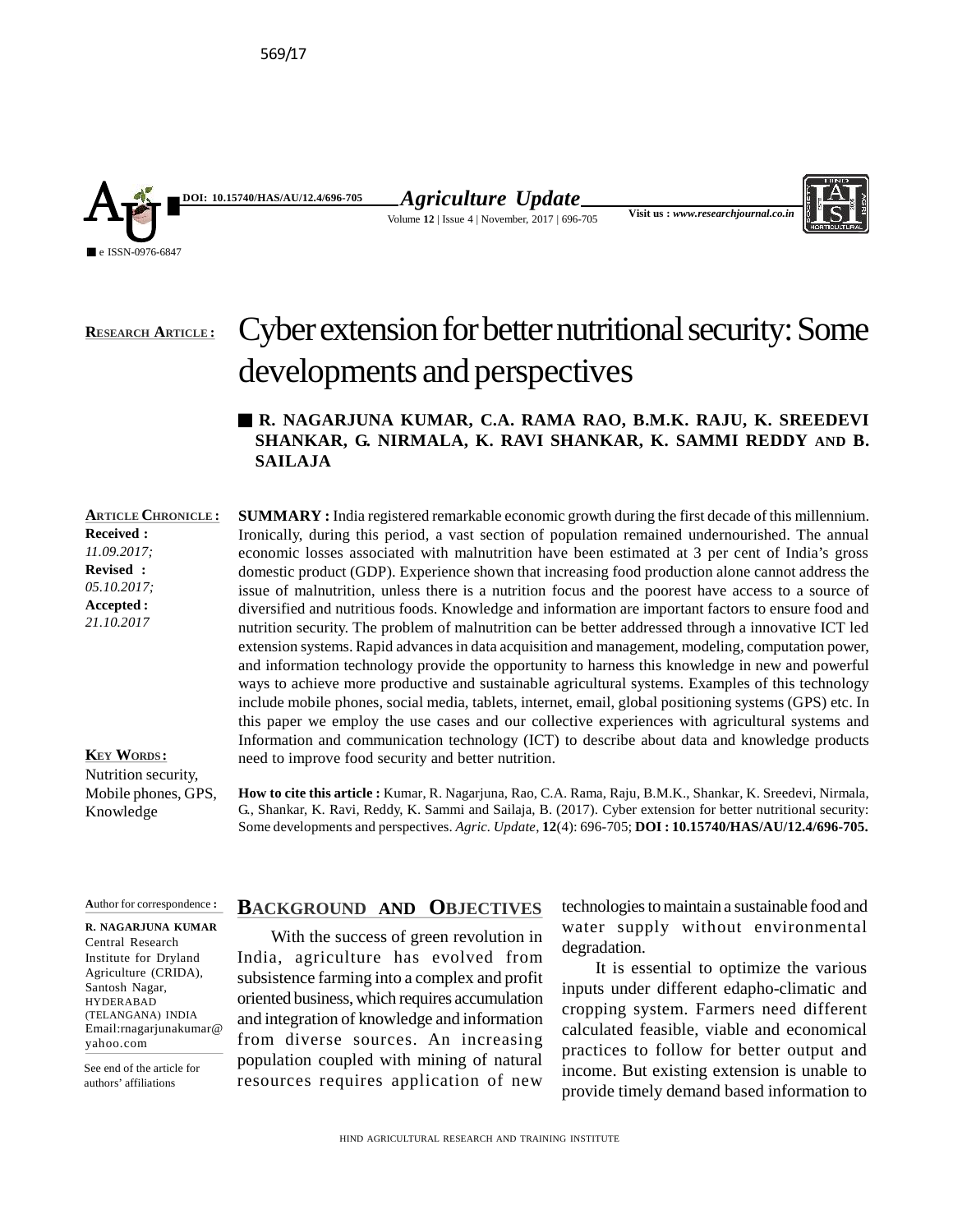the farmers. The extension personnel of the Department of Agriculture disseminated the technological messages to the farmers manually. This approach has not been able to reach majority of the farmers who are spread across the whole country. This gap remains a challenge for the extension system even today. Farmers' needs are much more diversified and the knowledge required to address them is beyond the capacity of the grass root level extension functionaries. Quick dissemination of technological information from the agricultural research system to the farmers and reporting of farmers' feedback to the research system is required in transfer of agricultural technology. The limitations in existing extension are 1. Traditional extension is expensive. 2. Traditional extension is more time and energy consuming processes. 3. Poor communication capacity of existing extension systems. 4. In traditional extension system the quantum of modification and missing in message is high. 5. The area /client coverage capacity of the traditional extension system is very limited. 6. Lack of extension personnel/experts in general and non-qualified and educated personnel in specific.7. There is lack of timely incorporation of new vision and ideas in existing extension system. (Arulraj *et al.*, 2004). Today the above limitations in traditional extension system can be removed by using the potential of Information and communication technologies (ICT) to meet the location specific information needs of the farmers and describe the knowledge products need to improve food security and better nutrition.

# **RESOURCES AND METHODS**

The information and communication technologies/ information and communication management (ICT/ICM) can offer immense opportunities to the farming communities in the rural areas to update their knowledge and bridge the gap between farmers and the researchers. We organize this paper as follows. First, we discuss about cyber extension tools available for effective dissemination of information and knowledge to farmers followed by successful stories on ICT/ICM in agriculture from five countries, *viz*., Bangladesh, India, Nepal, the Philippines and Sri Lanka.These success stories focus on a variety of ICT/ICM initiatives in agriculture that included innovative television program *Moti-O-Manush* in Bangladesh, ICT-enabled information services to farmers through *aAQUA* initiative in India, improving adoption of technologies and marketing in vegetables with the help of *Krishi Community Radio* in Nepal, appropriate use of ICT tools and methods through Farmers Information and Technology Services (FITS) in the Philippines, and Cyber Extension in support of agricultural extension system in Sri Lanka. These success stories highlight the role of ICT/ICM in strengthening the present agricultural extension system in the respective countries for efficient transfer of technologies to the farmers. This paper also covers case studies for effective knowledge sharing technologies for improving nutrition and food security of rural households.

### **OBSERVATIONS AND ANALYSIS**

Dissemination of agricultural innovations and technologies plays a crucial role in taking the research results to resource poor smallholder farmers. The demand of farmers regarding knowledge on innovations and technologies has been growing in order to face the challenges posed by climate change, depleting natural resources, food security and safety, market opportunities and value addition etc. These problems can be overcome by using cyber extension tools available for effective dissemination of information and knowledge to farmers.

#### **ICT and cyber extension** :

The information and communication networks are expanding very fast in India. Modern communication technologies when applied to conditions in rural areas can help in improved communication, increased participation and also in dissemination of information and sharing of knowledge and skills. It is being said that "cyber extension" would be the major form of technology dissemination in the near future. Information and communication technologies (ICT) particularly the Internet, are transforming all human activities dependent on information, including rural development and food security.

### **Cyber extension terminology :**

*Cyber*:

Cyber means, relating to "Information technology, the internet, virtual reality and the Cyber Space" (Sharma, 2003)

### *Cyber space*:

The cyber space can be defined as the imaginary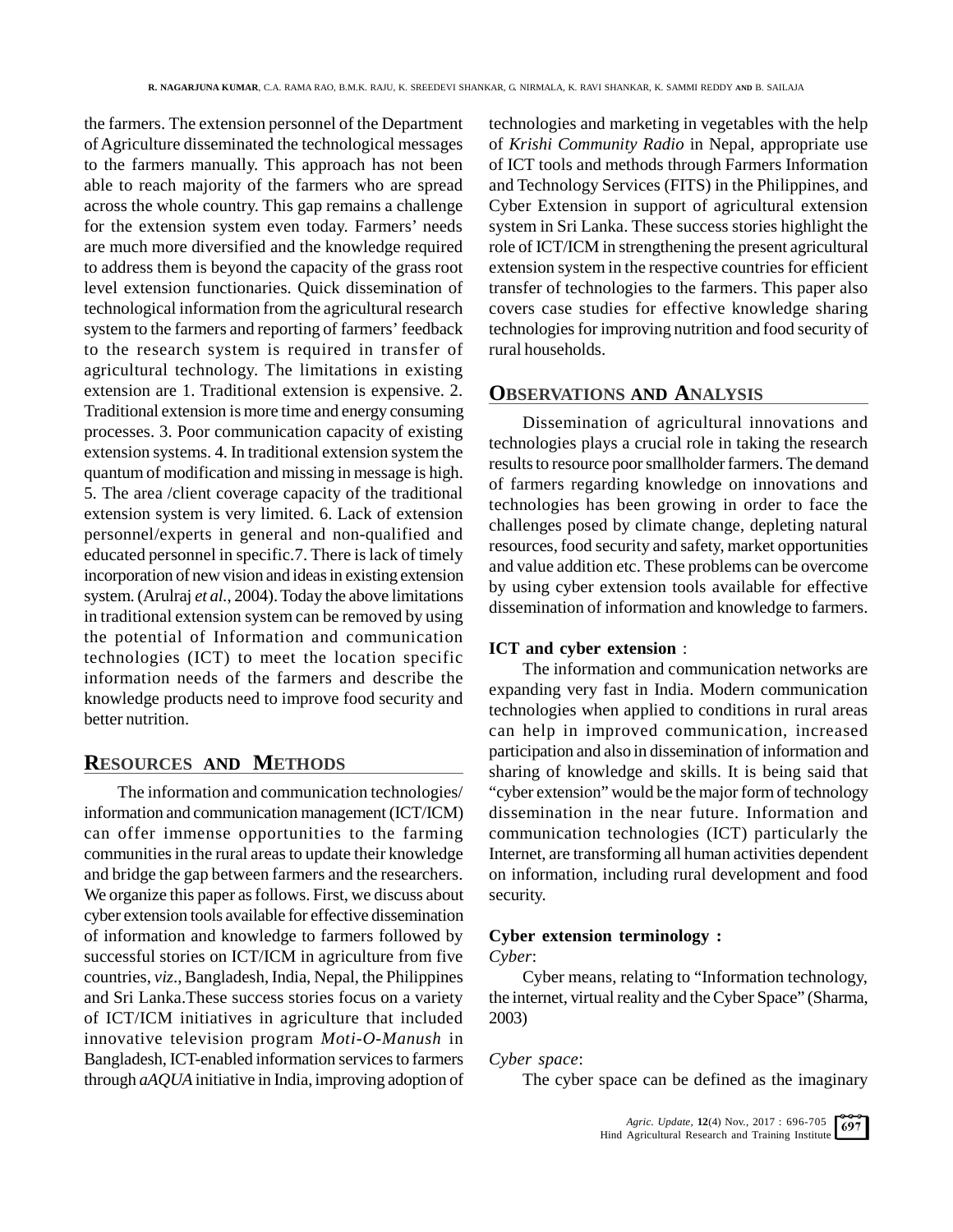space behind the interconnected telecommunications and computer networks, the virtual world. Software tools on networks provide facilities to interactively access the information from connected servers (Wijekoon, 2003).

#### *Cyber extension*:

Cyber extension thus can be defined as the "Extension over Cyber Space". As the word extension is subject-neutral, so is Cyber extension. But in the applied context of agriculture, Cyber extension means "using the power of online networks, computer communications and digital interactive multimedia to facilitate dissemination of agricultural technology". Cyber extension includes effective use of information and communication technology, national and international information Networks, Internet, Expert Systems, Multimedia Learning Systems and computer based training systems to improve information access to the farmers, Extension workers, and Research scientists and extension managers (Sharma, 2003). Important tools of cyber extension are E-mail, Telnet, FTP Veronica, Usenet Newsgroups, World w phone. The ICTs can be classified into

#### *New ICTs*:

This group consists of computers, satellites, oneon-one connections, wireless phones(mobile), the internet, e-mail, the web, internet services, video conferences, CD-ROMs, personal computers (PC), distance control systems, informational-geographical systems, global positioning systems (GPS), electronic cameras, databases, etc.

#### *Old ICTs*:

This group consists of radios, televisions, telephones, telegraphs, audio and video cassettes, films and slides. This group of technologies has been used for several decades.

#### *Very old ICTs*:

This group of technologies has been used for several centuries and includes newspapers, books, photo albums, posters, theater, human interactions (Obayelu and Ogunlade*,* 2006).

According to Chowdhury (2001), ICTs play an important role in food security through facilitating accessibility to related policies and information for market

communication, improving market profitability, helping farmers to make decisions, increasing diversity in rural economies and reducing the cost of living. Some of the success stories of ICT/ICM in agriculture are discussed below.

### **Success stories on ICT/ICM in agriculture from five countries**:

### *aAQUA: ICT-enabled knowledge services to farmers in India :*

The aAQUA which stands for almost All Questions Answered, evolved quickly into an online farmer knowledge exchange platform built by young agricultural extension staff (Malcolm and Attaluri, 2011). aAQUA (Fig. 1) is operational since December 2003 (Soumya, 2008) and demonstrates to farmers by variety of technologies that included mobile phones, website and SMS-based services jointly by the Developmental Informatics Lab of the Indian Institute of Technology-Bombay, Vigyan Ashram and KVK Baramati (NGOs) bers using a web browser w and manage content in rathi and Kannada). On aAQUA, content is organized in the form of discussion fora based on the types of categories of queries posted by farmer or experts. There are 22 fora comprising 6 categories that included crops, animals, KVK

|              |                                                        |                   | Welcome: agrocom<br>Lest login: 2011-02-28 12:54:50                                                                            |                                                                                                                     |  |
|--------------|--------------------------------------------------------|-------------------|--------------------------------------------------------------------------------------------------------------------------------|---------------------------------------------------------------------------------------------------------------------|--|
|              |                                                        |                   | <b>aAqua</b> almost all governors answered<br>My Profile                                                                       | Logoutt<br>agrocom                                                                                                  |  |
|              | Provide your feedback                                  |                   | <b>New features</b>                                                                                                            | Downsed Hindi Ford<br>Change Language                                                                               |  |
| About aAgua  | Expert List                                            | Agrocom Copyright | Success stores                                                                                                                 | <b>STEP</b>                                                                                                         |  |
| Crop Doctor  | Recommendations                                        | <b>AAGUA News</b> | <b>Useful Links</b>                                                                                                            | By Keywon                                                                                                           |  |
| Forums       | $13.4 - 8$<br><b>Statistics</b>                        | Al Famos          | Expert's Bulletin Board                                                                                                        | Feedback                                                                                                            |  |
|              | फसल। Crops<br>Threads: 6221                            | Posts: 15057      |                                                                                                                                |                                                                                                                     |  |
|              | के ळी<br>कस<br>कादा<br>15159                           | पपई<br>MORE       | चिकवरील पतन, कश्री पोखरणाएँ अली                                                                                                | विकृतरील पतंग, कब्बे पोखरणारी अब्बीच्या नियंत्रणकरिता प्रादर्भाव दिखून येताच<br>डेक्टरी पाच गंध सापळे ला - baramati |  |
|              | elaminAl BP<br>Threads: 2823                           | Posts: 8798       | <b>Recent Questions</b>                                                                                                        | <b>Popular</b>                                                                                                      |  |
|              | अन्य। Others<br>Throads: 1124                          | Posts: 3009       | wind breaking plantation                                                                                                       |                                                                                                                     |  |
|              | के.बी.के सुन्नाव / KVK Recommendations<br>Threads: 242 | Posts: 532        | for my papaya plantation, what is the best<br>border line wind breaking plantation to protect<br>the fracil                    | Apr 1, 10:17 PM<br>saride rao                                                                                       |  |
|              | बाजार की जानकारी / Market Information                  |                   | how the Rambouillet is better than other                                                                                       |                                                                                                                     |  |
|              | Threads: 153                                           | Posts: 431        | vatiety                                                                                                                        | Nor 1, 6:15 PM                                                                                                      |  |
|              | बाजारमाव(टेक्ट/Text)                                   | बाजारमाव(Prices)  | Dear Sir, Please expline me how the<br>Rambouilet variety is betterthan the other<br>varieties.                                | anraju m                                                                                                            |  |
|              | कैसान योजना / Farmer Schemes                           |                   | i need rambouillet sheeps.                                                                                                     |                                                                                                                     |  |
| Ask Question | Threads: 136                                           | Posts: 366        | please inform me about the availability of<br>Rambouillet sheep in and around Karnataka<br>and also the                        | Apr 1, 5:59 PM<br>anrau m                                                                                           |  |
|              |                                                        |                   | Weight of the sheep<br>Dear Sir, What is the maximum weight of the<br>Rambouilet sheep in 8 months, which type of<br>leed woul | Apr 1, 5:22 PM<br>annu m                                                                                            |  |
| sk Questini  | Popular Keywords<br>M.A. Margaret Li                   | Feedback          | पाण्याचा ननुना<br>पाणाची प्रत तपासण्यसाठी पाणाचा नमुन करता ध्याना<br>प्रयोगशालेत कोणकोणत्या घटकांची तपासणी कर                  | Apr 1, 4:48 PM<br>baramati                                                                                          |  |

**Fig. 1 : Home page of aAqua Source : Malcolm and Attaluri (2011)**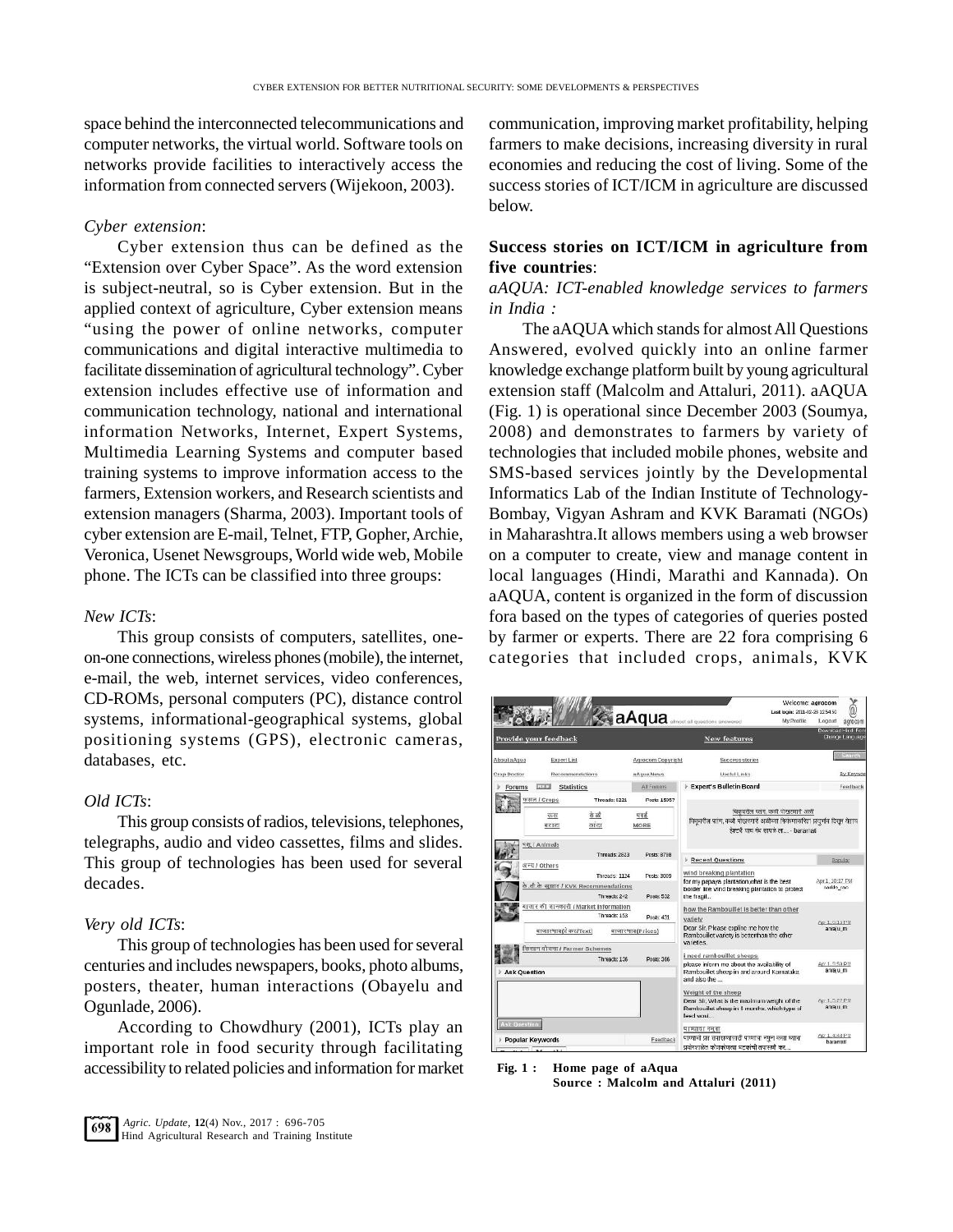recommendations, farmer schemes and market information etc. The fora are open to all users for browsing without any charges for non commercial use (Malcolm and Attaluri, 2011).

### *The case of cyber extension: an ICT initiative for strengthening agricultural extension in Sri Lanka :*

The Ministry of Agriculture through its audio visual centre has pioneered the implementation of Cyber extension initiative in a phased manner to strengthen extension in Sri Lanka in order to provide advisory services to farming communities in the rural areas. The Cyber extension approach uses the power of networks,<br>computer communications and interactive multimedia to Fig. 3: computer communications and interactive multimedia to facilitate information sharing mechanism with revitalization of agricultural extension cadre and the personnel in the ministry (Malcolm and Attaluri, 2011).

In Phase-I, it employs the multimedia CD-ROM (Fig. 2) technologies for crop-based information, improving skills of extension workers, digital training material and distance learning for field level functionaries. In Phase-II, it exploited the telecommunication and webbased technologies to reach farmers and extension functionaries. Toll free telephone '1920' provides agricultural advisory services to farmers, information dissemination through Agro Technology Park (Fig. 3), creation of Wiki Goviya-Agricultural. Wikipedia, Agriculture Discussion Forum, Agricultural e-Learning



 **Fig. 2: Training mmanual and CD-ROM Source : Wijekoon and Newton (1999)**



**Fig. 3 : Agro technology park at garnnoruwa Source : Wijekoon (2006)**

empowered the Cyber extension staff as well as farmers with latest and up-to-date information and knowledge. The impact of Cyber extension produced positive results and improved access to agrarian services centres and brought in responsibility among extension and other officers (Wijekoon, 2006). It provided opportunity to extension personnel to enhance their skills and knowledge to serve the farmers with latest and relevant information.

## **Empowering farmers through mass media: A success story of mati-o manush television programme in Bangladesh**:

Mass media support to agricultural extension is important in any developing country especially when there are barriers like illiteracy and poor extension mechanism. The case of empowering farmers through mass media, A success story of *Mati-O-Manush* (Fig. 4) a television programme in Bangladesh shows how television has emerged as an important ICT initiative in transfer of technologies (Malcolm and Attaluri, 2011). The television program, *Mati-O-Manush,* which means land and people, has become very popular means of dissemination of agricultural information on technologies, markets, farmers' innovations and non-farm activities in the rural areas of Bangladesh. The *Mati-O-Manush* programme gained popularity among farming community in Bangladesh for more than 30 years because of its focused and relevant content. The impacts of *Mati-O-Manush* programmes are significant in bridging the knowledge gaps in the smallholder resource poor farmers, farm women and youth who suffer from poverty and illiteracy in the rural Bangladesh. It played important role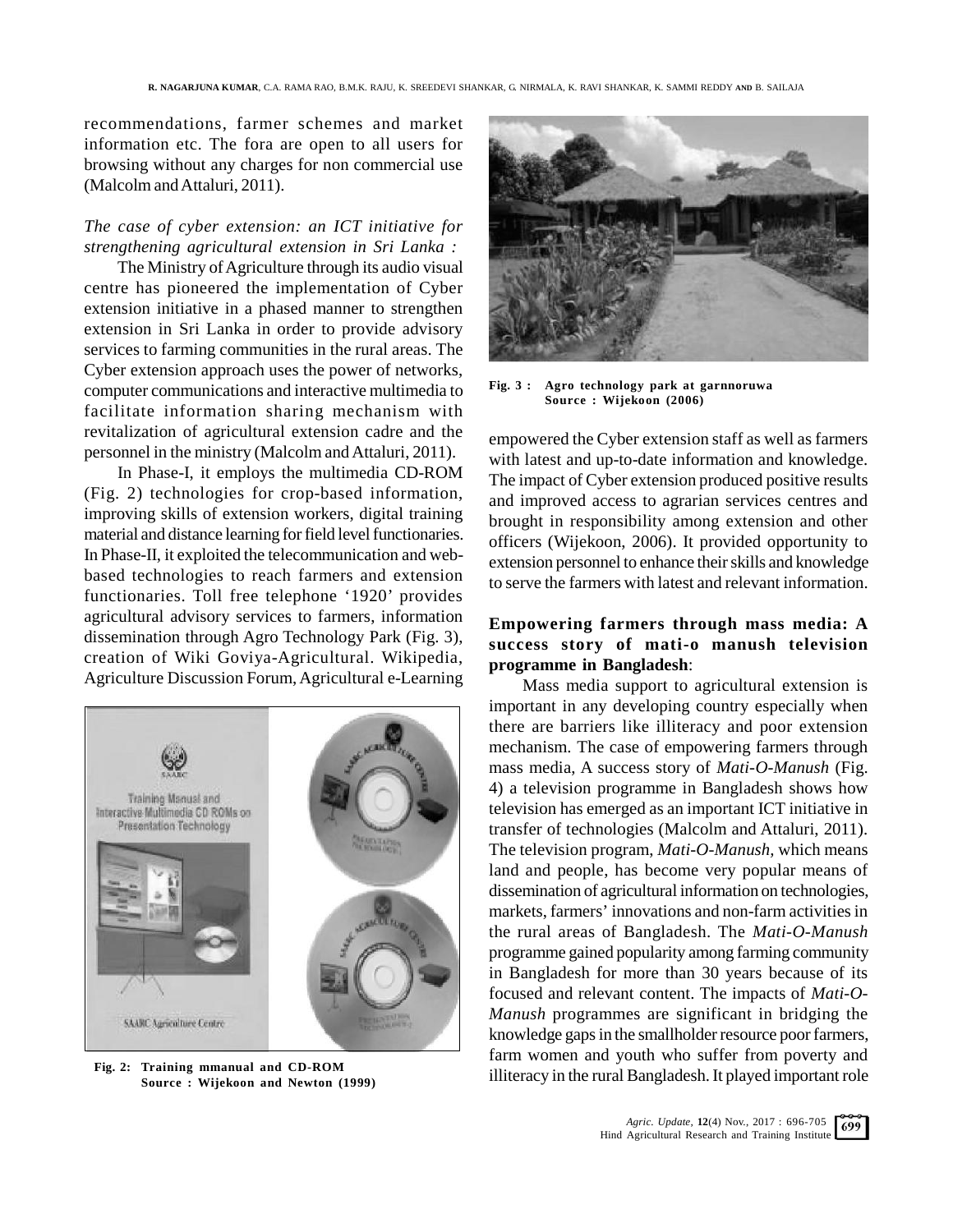in promoting homestead farming, rooftop cultivation, seed production and preservation, disease management in livestock, off-farm and non-farm opportunities especially for rural women.



**Fig. 4: Mati-O-Manush programme on TV Source : Malcolm and Attaluri (2011) and www.btv.gov.bd**

### **Impact of community radio on technology adoption and marketing efficiency of vegetable crops in Nepal :**

The case of impact of community radio on technology adoption and marketing efficiency of vegetable crops in Nepal shows that communities take lead not only in addressing their immediate information needs through affordable ICTs but also manage the information centres on their own (Hussian, 2008). The case tries to capture the success story of Krishi radio stationed in Dharke (Fig. 5) and the Radio palung stationed in Palung in Nepal, which serve the vegetable farmers in the villages of the two districts. It provides i) Vegetable price information, ii) Technical problems and solution, iii) Organic farming, iv) Marketing of local<br>produce v) Mala narma kanyakran (information on Fig. 6: produce, v) *Mela parma karyakram* (information on needs of *khetala* (agricultural labour) which helps farmers to communicate with agricultural labour, vi) National and local news and the major headlines of national newspapers (UNESCO IPDC, 2008). Krishi radio played important role in providing suitable solutions to vegetable farmers for pest control, disease management, fertilizer management etc., besides raising farmers' voices on critical issues like input imports and

market control. Community radio combined with modern information technology has been found very effective in bridging the digital gaps and help in the transfer of technology to the marginalized rural communities (Pringle and Subba*,* 2007).



**Fig. 5: Krishi Radio Dharke (Source : Malcolm and Attaluri, 2011)**



**Fig. 6: Listening to radio (Source : Pringle and Subba, 2007)**

# **Inter-farmers information and technology services (FITS) trading through information and communication technology in the Philippines:**

Inter-Farmers Information and Technology Services (FITS) centres established in all over the Philippines. FITS centres provide farmers and researchers fast access to information and technologies and services in various multimedia formats, exhibits of new products and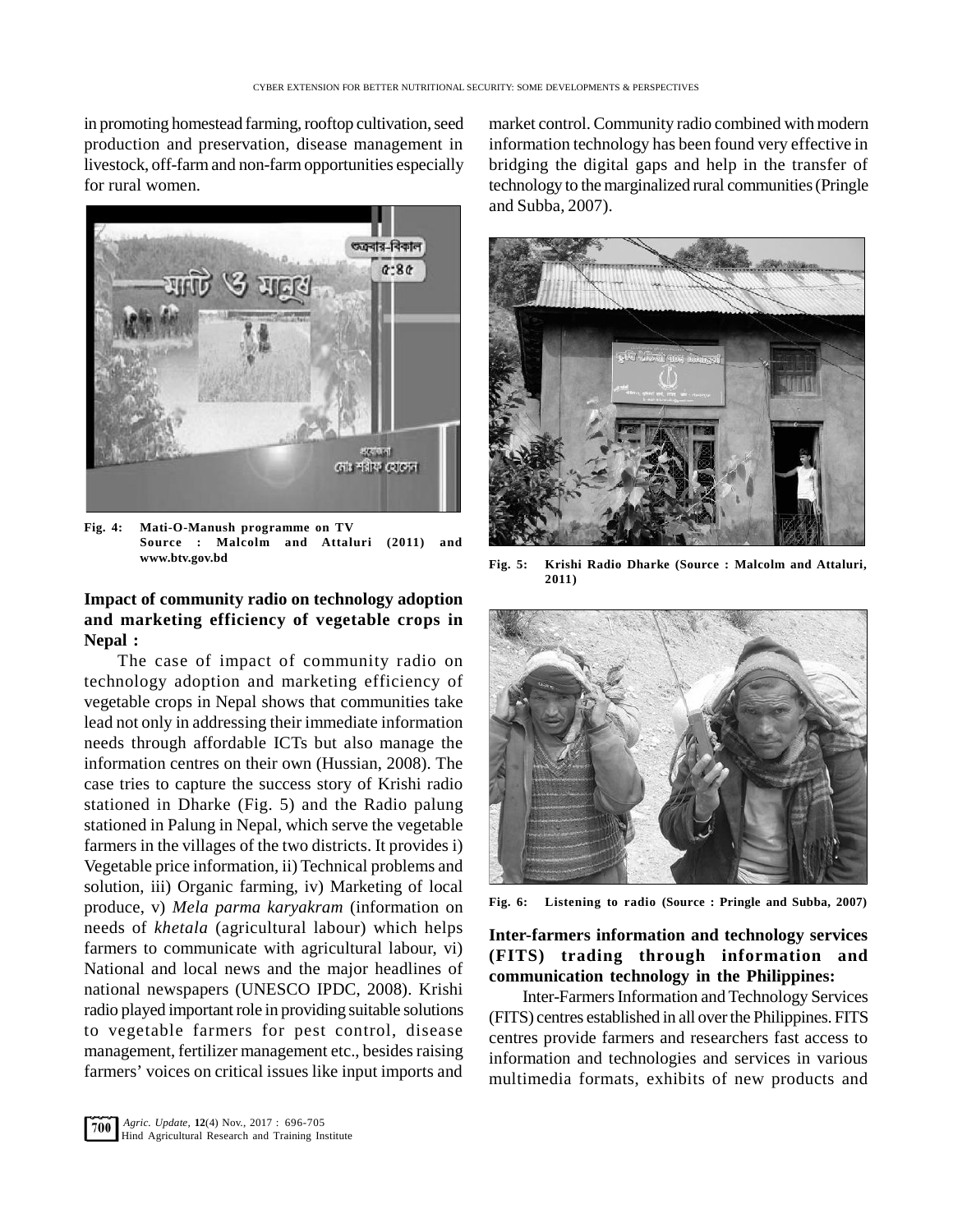technologies, Internet, SMS and FITS databases. FITS centres are supervised by the regional consortia. The FITS is a key role player to K-Agrinet's e-Farm, which focuses on the knowledge-based e-Commerce in the area. The case presents effective use of ICTs for trading planting material for the municipality of *Banga* with the active efforts by FITS Managers. The case demonstrates that knowledge workers play an important role in harnessing the ICTs for addressing the immediate needs in agricultural development. The FITS achieved remarkable results in actualization of K-Agrinet program, saving on purchases of planting materials, gender advocacy and social impact and bridging the last mile.

# **Case studies for effective knowledge sharing technologies for improving the food security/ accessibility of rural households:**

The effective capabilities of information and communications technologies for improving the food accessibility were compiled:

### *The role of ICT in improving food accessibility of Iran's rural households:*

To determine ICTs capabilities in improving food accessibility of Iran's rural households, total of 48 statements were used. The results indicate that most respondents (36.5%) assigned an important role to ICT capabilities in improving food accessibility of Iran's rural households (Table 1).

| Table 1: The role of ICT in improving food accessibility of Iran's<br>rural households |           |          |                     |  |  |  |
|----------------------------------------------------------------------------------------|-----------|----------|---------------------|--|--|--|
| Role                                                                                   | Frequency | Per cent | Cumulative per cent |  |  |  |
| Little                                                                                 | 15        | 8.8      | 8.8                 |  |  |  |
| Medium                                                                                 | 60        | 35.3     | 44.1                |  |  |  |
| Much                                                                                   | 62        | 36.5     | 80.6                |  |  |  |
| Very much                                                                              | 33        | 19.4     | 100                 |  |  |  |
| Source: Farad(2012)                                                                    |           |          |                     |  |  |  |

Source: Farad (2012)

# *Marketing and distribution of agricultural produce:*

One of the applications using ICT for agricultural marketing is Agmarknet which is discussed below:

### **Agmarknet: an agricultural marketing information system :**

In India in order to provide an effective information exchange on market price, the Directorate of Marketing and Inspection, Department of Agriculture and

Cooperation, Ministry of Agriculture, and the Agricultural Informatics Division, National Informatics Centre, Ministry of Communications and Information Technology, collaborated to create the Agricultural Marketing Information Network. The project aims at establishing an efficient nationwide system for the collection and dissemination of market information, and computerizing data on market fees, market charges, storage and modes of transportation (www.agmarknet.nic.in).

### **Community e-centres to improve agricultural productivity**:

Rural access to ICT through community e-centres can be used to improve agricultural productivity by connecting the rural poor to direct markets, and by giving them ready access to information on the prices of inputs and products. In villages around Pondicherry, villagers operate local "knowledge centres", which are part of a network of telecentres established by the Swaminathan Foundation. These operators adapt data and information from public sources for their own weather bulletins, which they post on notice boards for the local fishermen. The telecentre also broadcasts appropriate information over loudspeakers, to benefit those who are illiterate, and publishes a local newsletter.

Another example is the e-Choupal model, established by a private Indian tobacco company. These telecentres are operated by ITC-trained local farmers, and provide the agricultural community with access to good practices in agriculture and market prices for commodities (http://telecentresap.org/meeting/cmap2007/ India\_Presentation\_eChoupal.pdf).

### **Public-private partnerships in e-agriculture: stakeholder roles and incentives**:

A public-private partnership is an initiative formed and operated jointly by a government or a public sector entity and one or more private sector companies, nongovernmental organizations or civil society organizations. Some examples of public-private partnerships in Asia include the e-Choupal centres, Life Lines-India, Krishi Vigyan Kendra, and the Kisan Call Centres in India; the Commonwealth of Learning—supported Lifelong Learning for Farmers Project in various countries; the Grameenphone community information Centers in Bangladesh; and the e-Haat Bazaar in Nepal.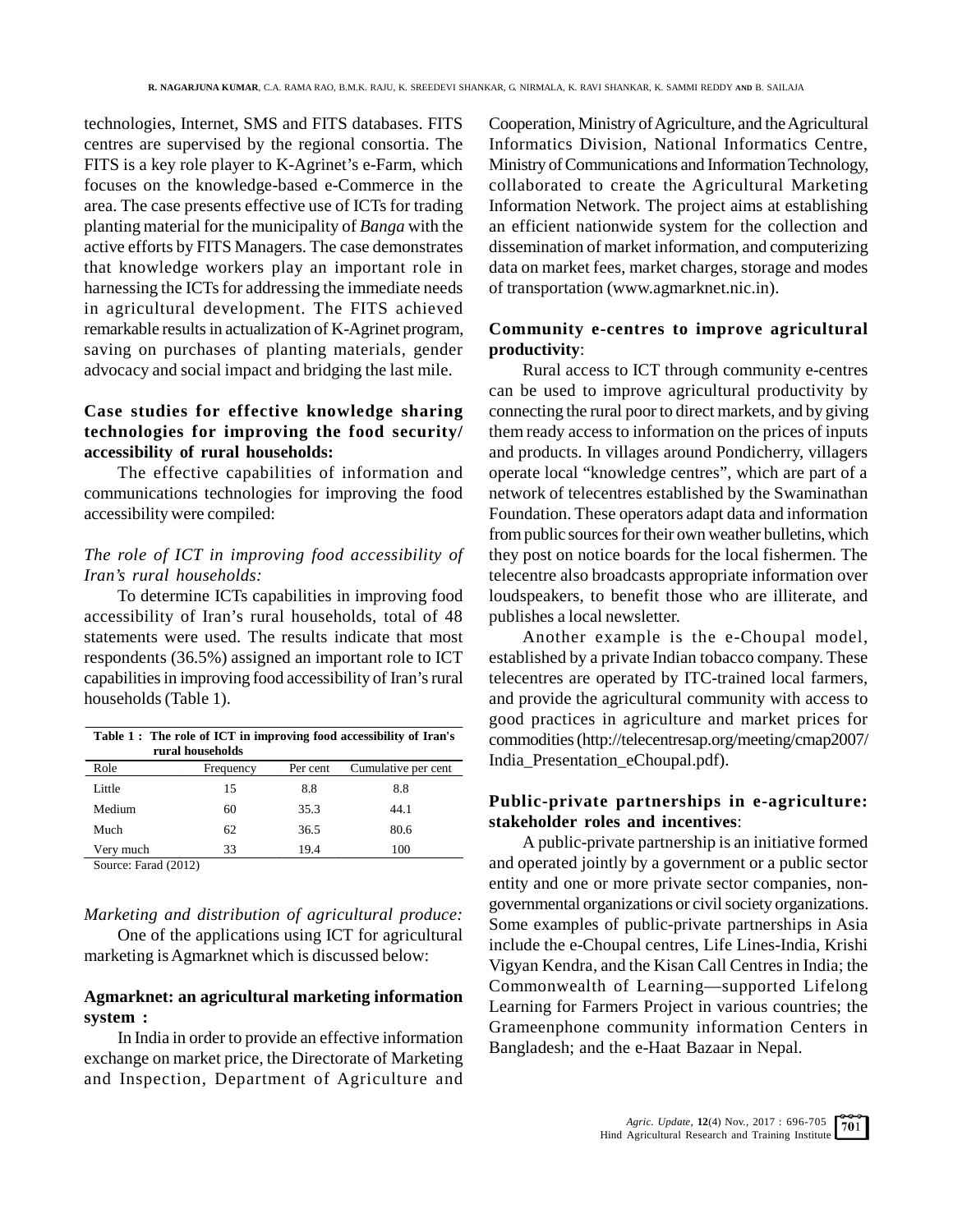### **Use of innovative information and communication technology (ICT) for better nutrition:**

India registered remarkable economic growth during the first decade of this millennium. Ironically, during this period, a vast section of population remained undernourished (Government of India, 2009). Levels of child underweight in India at 43 per cent are twice the average level of 21 per cent reported in sub-Saharan Africa; and stunting at 48 per cent is 8 per cent higher than that reported in sub-Saharan Africa (Das *et al.,* 2014).Malnutrition in all its forms imposes unacceptably high burden on society and contributed one-third to one half of child deaths (Government of India, 2009). The been estimated at 3 per cent of India's Gross domestic product (GDP) (Susan, 1999). The problem of malnutrition can be better addressed through a innovative ICT technologies include mobile phones, tablets, internet, email, global positioning systems (GPS) etc., and their use has coined the terms electronic health (eHealth) and mobile health (mHealth).

eHealth goes back to the development of the first  $\left| \right|$  Fig. 7: automated pathology reporting applications. A health management information system (HMIS) currently used globally is the District health information system (DHIS). The DHIS was first developed for use in three districts in South Africa in the late 1990s and is now used in 46 countries. Since the mid-2000s mobile phones have increasingly been one of the main tools used to reach clients, support health workers and collect data. In the last few years there has been a proliferation of mobile applications developed for data collection, clinical decision support, eLearning and client self-management.

Common types of ICT interventions in the health sector are 1.Electronic medical record systems. 2.Point of care diagnostics/sensors. 3.Client education and behaviour change messaging. 4. Provider training and education.5. Electronic decision support.

# **ICT help to address challenges and improve the efficiency and effectiveness of CMAM programmes**:

Community based management of acute malnutrition (CMAM) programming has been rapidly scaled up since 2003 and has provided a model which has allowed children worldwide to have improved access to services to manage acute malnutrition in their local communities.

In many of the countries where malnutrition is present, governments are supported by various NGOs in developing policy, financing and delivering services for health and nutrition.

CMAM programmes share many of the same characteristics of other programmes in the health system in that they require a patient to be identified with a problem, seen by a health provider, diagnosed, treated with therapeutic or supplementary food and medicine and counselled. This movement of a client between community and facility and between the various intervention areas is shown in the Fig. 7.



#### **Impact of eHealth and mHealth** :

A recently published meta-analysis systematically reviewed 26,221 research articles documenting the effect of ICT use on health outcomes (Free *et al.*, 2013). Out of this pool, 75 controlled trials were deemed eligible to compute pooled estimates of efficacy. CommCare, a platform currently used by 50 different organizations in 30 countries has identified significant contributions of mobile technology to maternal and child health (Chatfield *et al.*, 2014).

## **Current use of innovative technology in health and nutrition programmes** :

*Health information systems and software :*

One of the major features of a health system is the collection of aggregate indicators to collect, track and report on core health indicators. The developed software's are discussed below:

The open source and free software district health information system (DHIS2: http://www.dhis2.org/), is a tool for collection, validation, analysis, and presentation of aggregate and transactional data, for integrated health information management activities. DHIS2 is today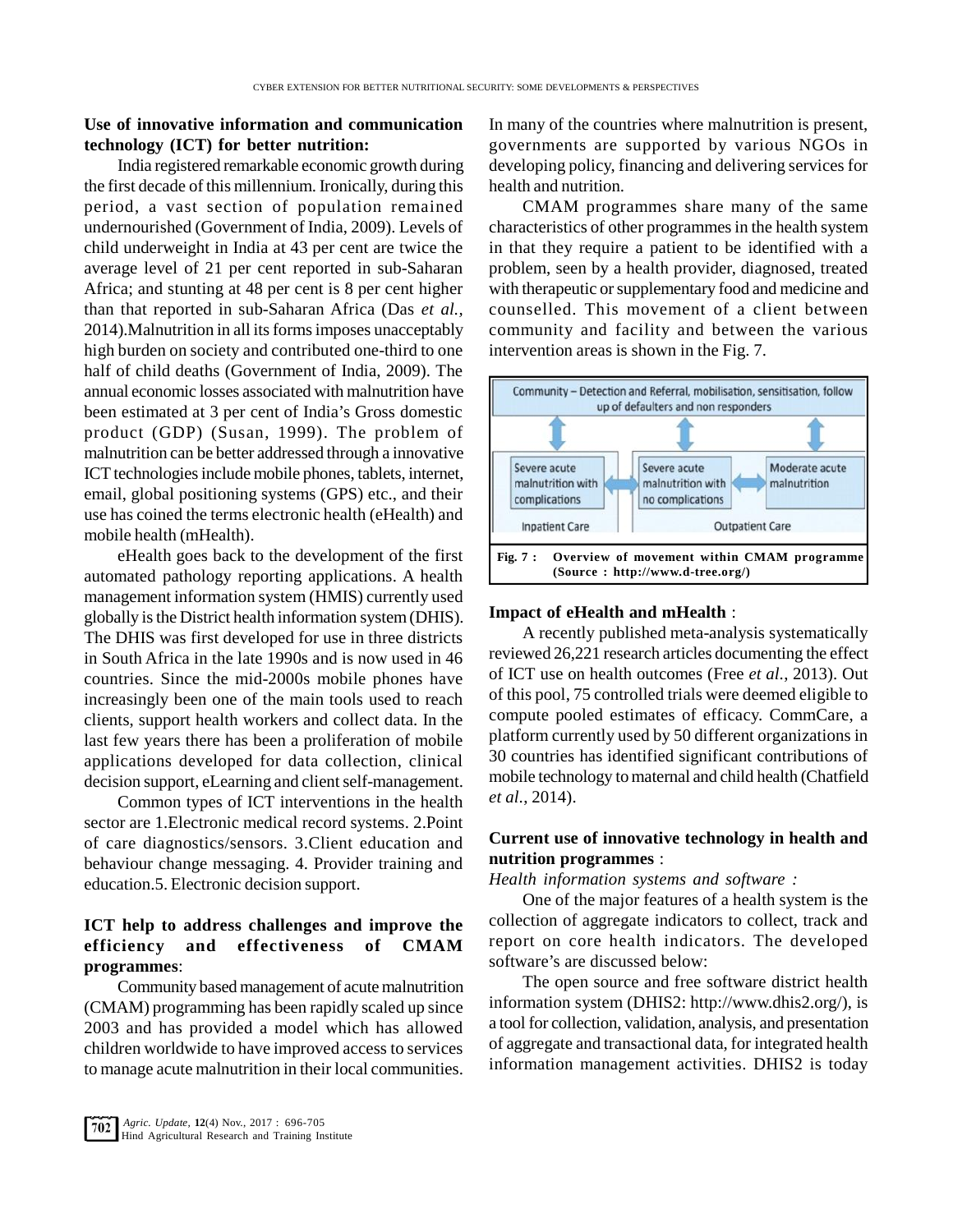considered as an international standard, and is estimated to cover more than 1.3 billion people in 46 low-and middleincome countries.

World vision has developed an online CMAM database, which not only allows district and regional staff to enter data from the facility level, but also incorporates the flow of information back to the health facility, so they can monitor their own programme's quality and take actions. This feedback loop is a critical component, which is often missing from the reporting processes of many systems. World Vision has realised many benefits including time savings in entering data and generating needed reports and in improved accuracy of data.

*Coconut surveillance* is a system which builds on an earlier initiative in Zanzibar to report, track and alert the health system to new cases of malaria. This system allows the district malaria control officers to be informed of cases as they occur from the health facilities via SMS, and then collect additional geographically tagged information about the cases at both the facility and household level. This information is then all made available on a dashboard, which allows for real-time monitoring and response of outbreaks as they occur.

#### **Mobile applications for nutrition improvement**:

Mobile applications are amongst the most rapidly expanding form of ICT in practice, and can be used at a number of levels.

mHealth applications have been built around a

number of platforms and make use of different aspects of mobile technology such as text messaging *i.e.* short message service (SMS), voice and video services and the use of internet connectivity. Depending on the technology, mobile phones may be simple or may be smart phones providing more sophisticated solutions.

The Manthan Project's mSakhi tool also provides health education content within an application, and integrated within the mobile application, so the health workers can use in their daily work. mSakhi was developed to be used by Accredited Social Health Activists (ASHAs) in India, whose role is to provide Maternal Child Health (MCH) services to their community. It combines registration, danger sign screening and counseling (FANTA, 2008) with voice, image and video training content on the same subject matter (Manthan, 2013).

#### **Pros and cons of various interventions:**

The Table 2 below attempts to list some of the major types of interventions and the advantages and constraints that may be faced in the use of each ICT interventions.

#### **Challenges**:

Despite the promise of ICT to address many of the issues in health and nutrition programmes, there are constraints which may restrict the ability of these solutions to go to scale as widely as necessary to achieve maximum impact.

| Table 2: Advantages and constraints of various ICT interventions |                                                                                            |                                                                                                            |                                                                                                                                                         |  |  |  |  |
|------------------------------------------------------------------|--------------------------------------------------------------------------------------------|------------------------------------------------------------------------------------------------------------|---------------------------------------------------------------------------------------------------------------------------------------------------------|--|--|--|--|
| Intervention                                                     | Advantages                                                                                 | Constraint                                                                                                 | Evidence                                                                                                                                                |  |  |  |  |
| Text messages to beneficiaries                                   | Wide reach; can be accessed on<br>any device                                               | Cost of SMS; lower phone ownership<br>among target groups (poor, women);<br>restricted to shorter messages | Can improve clinic attendance and<br>adherence to prescribed care (Lester,<br>2010)                                                                     |  |  |  |  |
| Text messages to health care<br>providers                        | Wide reach; can be accessed on<br>any device                                               | Cost of SMS; may be difficult to<br>retrieve if provider receiving many<br>messages a day                  | Modest benefits, may need more<br>evidence                                                                                                              |  |  |  |  |
| Structured SMS for data<br>collection                            | Wide reach; can be accessed on<br>any mobile device                                        | Training needs for structured SMS;<br>incorrectly formatted messages may<br>be rejected                    | Clearly more efficient and faster than<br>paper methods and can improve data<br>quality (Garga et al., 2012)                                            |  |  |  |  |
| Use of PDAs/Smartphones for<br>data collection                   | Can have validation built in, run<br>offline/online, transmit data                         | Cost of devices, power                                                                                     | Trails using mobile phone technology-<br>tools reported reduction in correct<br>diagnoses when compared to the standard<br>(Free <i>et al.</i> , 2013)  |  |  |  |  |
| Use of smart phones by health<br>workers                         | Can run many applications;<br>greater storage space;<br>increasing smartphone<br>ownership | Greater power needs; may require<br>longer training                                                        | Trails using mobile phone technology-<br>tools reported reductions in correct<br>diagnoses when compared to the standard<br>(Free <i>et al.</i> , 2013) |  |  |  |  |
| Videoconferencing/<br>telemedicine                               | Can access expert opinion from<br>anywhere                                                 | Requires connectivity; may have<br>greater bandwidth                                                       | Feasible to implement, clearly has ability<br>to reach out into rural areas. More<br>evidence needed to show effectiveness                              |  |  |  |  |

Source : (CMAM, 2014)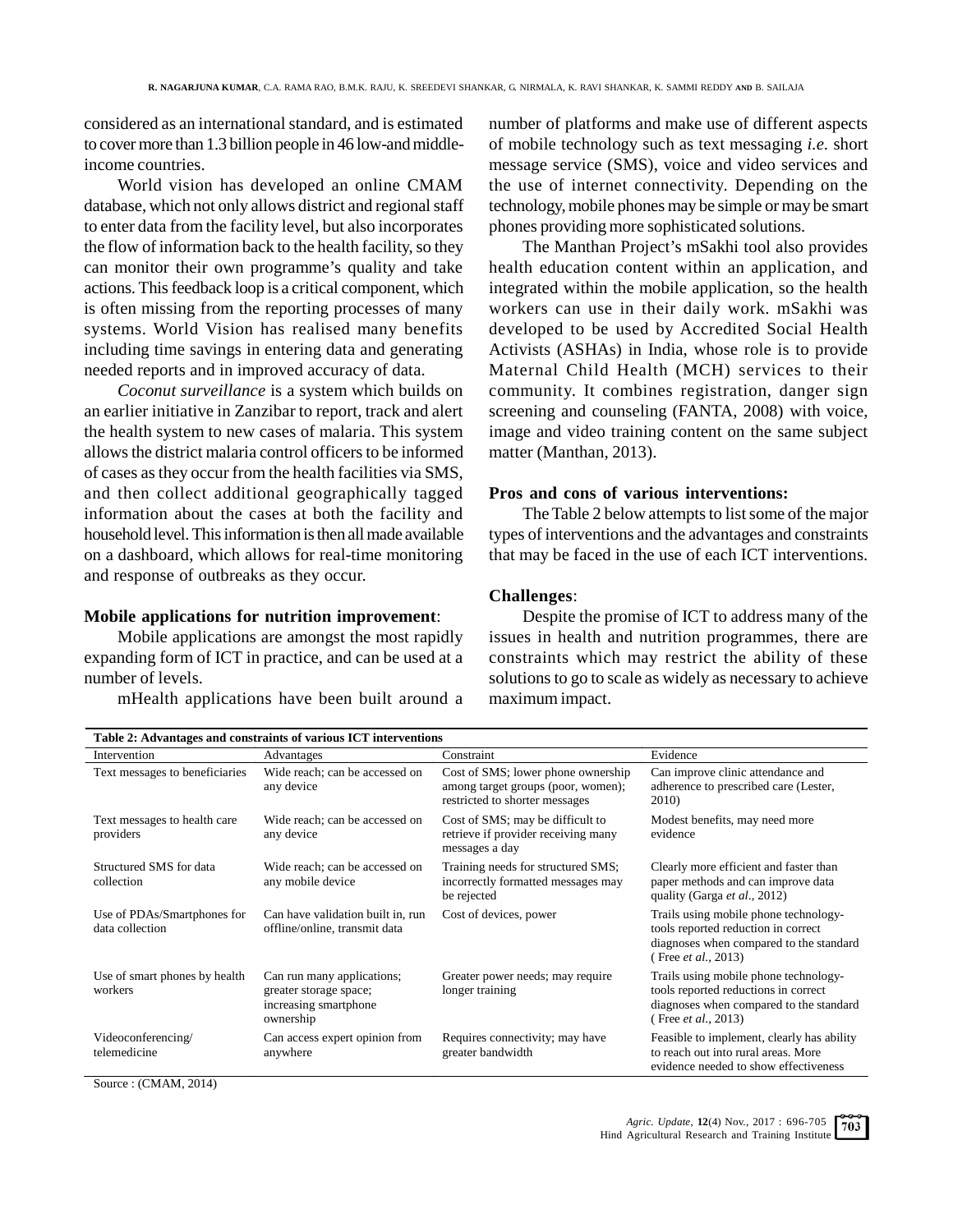#### *Sustainability*:

Efforts should be made to ensure that there is a path for incorporation into a larger programme for support, funding and scale up, if the results of the programme are promising. *Ongoing operational costs:* To maintain the use of the ICT solution (airtime, hardware maintenance, etc.) ongoing operational costs need to be considered.

### *Lack of infrastructure*:

This can be in terms of proper facilities to store commodities such as vaccines, as well as lack of power to charge mobile phones or laptops.

#### **Conclusion :**

Policymakers and other stakeholders need to be aware of how appropriate ICT-based instruments can help to influence agricultural practice as well as support efforts and initiatives to promote food security and sustainable agriculture.

To realize the full potential of ICT-enabled agriculture, Governments need to provide the following:

– A sound, market-oriented ICT regulatory framework;

– Incentives such as a sound business and taxation environment to encourage investor and donor involvement in ICT infrastructure development.

– Support to research institutions and other nonprofit organizations that use ICT tools to assess and transmit commodity prices, thereby allowing markets to emerge.

– Initiatives that combine existing media channels, such as rural radio stations, with ICT to match potential local demand with global content and to distribute the information widely in the relevant languages.

Authors' affiliations :

**C.A. RAMA RAO, B.M.K. RAJU, K. SREEDEVI SHANKAR, G. NIRMALA, K. RAVI SHANKAR AND K. SAMMI REDDY,** Central Research Institute for Dryland Agriculture (CRIDA), Santosh Nagar, HYDERABAD (TELANGANA) INDIA

**B. SAILAJA,** Indian Institute of Rice Research (IIRR), Rajendra Nagar, HYDERABAD (TELANGANA) INDIA

#### **REFERENCES**

**Arulraj, S**. and Ravi Kumar, N. (2004).Cyber extension in transfer of technology. *India. J. Plantation Crops*, **32** (Suppl.).

#### 445-453.

**Chowdhury, N.** ( 2001). Information and communications technologies. In: Appropriate technology for sustainable community based management of acute malnutrition (CMAM). Available at : http://www.d-tree.org/ (accessed 5 November 2016).

**Das, Prasun Kumar**, Bhavani, R.V. and Swaminathan M. S. (2014). A farming system model to leverage agriculture for nutritional outcomes. *Agric. Res.*, **3**(3):193–203.

**Free, C.**, Phillips, G., Galli, L., Watson, L., Felix, L., Edwards, P., Patel, V. and Haines, A. (2013). The effectiveness of mobilehealth technology-based health behaviour change or disease management interventions for health care consumers: A Systematic Review. *PLOS Med.,* **10**(1): e1001362. doi:10.1371/ journal.pmed.1001362.

**Gerster, R**. and Zimmermann, S. (2003). Information and communications technologies (ICTs) and poverty reduction in Sub Saharan Africa. *CH-8805 Richterswil*, Switzerland.

**Hussain, F.** (2008). Suatainability in community radio broadcasting: Nepal's Perspectives. Available at : www.asipacific.amarc.org/files/OURMedia6\_Sydney/ presentation (accessed 02 December 2016).

Lester, R.T. (2010). Effects of a mobile phone short message service on antiretroviral treatment adherence in Kenya (WelTel Kenya1): a randomised trial. *Lancet*, **27**;376(9755) : 1838-45. doi: 10.1016/S0140-6736(10)61997-6.

**Obayelu, A.** and Ogunlade, I. (2006). Analysis of the uses of information and communications technology for gender empowerment and sustainable poverty alleviation in Nigeria. *Internat. J. Edu. & Dev. Network Agency Development Cooperation,* **2**(3).

**Sharma, G.** (2010). Agriculture Extension Service and Knowledge Dissemination: Past Experiences, Present Status and Strategies for Effective Research to Farmers in Changed Context. *Proceedings of the Sixth National Horticulture Conference held at Kirtipur, Kathmandu, March 11-12, 2010.*

**Sharma, V.P**. (2003). Cyber extension connecting farmers in India, Available at : www.gisdevelopment.net/proceding/map/ asia/2003/papers/ i4d/i4d003.htm ( Accessed April 25 2009).

UNESCO IPDC. (2008). Pioneering community radio: Impact of IPDC assistance in Nepal. Excerpts from the evaluation report on IPDC-supported community radio projects in Nepal. United Nations Educational, Scientific and Cultural Organization, The International Program for the Development of Communication.

**Wijekoon, R.R.A.** and Newton, S. (1999). The use of interactive multimedia (CD-ROM) in training extension workers on Flipchart technology. In : Peiris S.E. (ed). *Trop. Agric. Res.*, Vol.